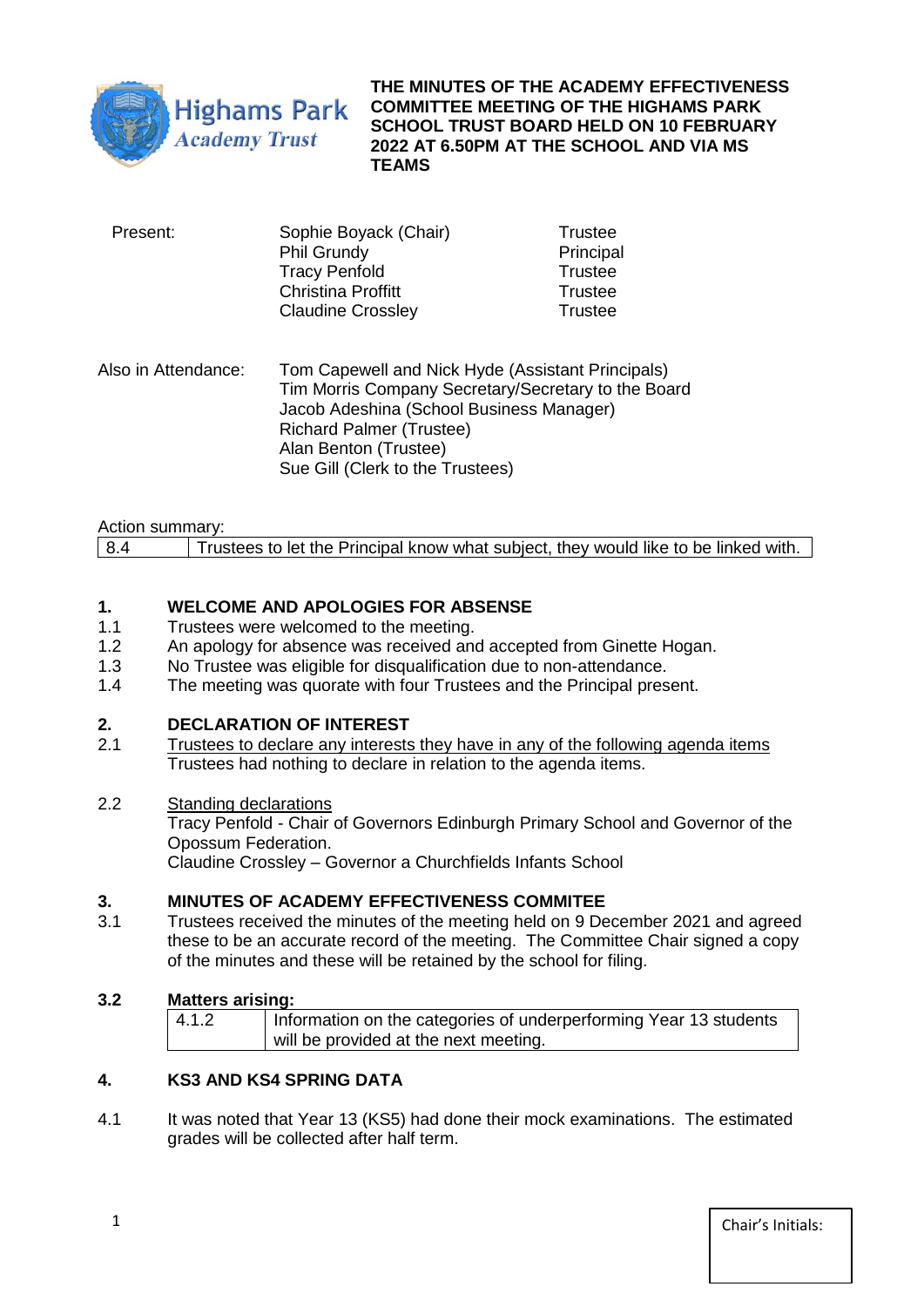## 4.2 Key Stage 3 (Years 7, 8 and 9)

- 4.2.1 Trustees were reminded that there were no national tests to compare to. An internal assessment from the Heads of Year (HOY) using the school's own internal grading system was used. Individual targets for each student taken from the KS2 prior attainment or CATs as SATs were cancelled. The Heads of Department (HOD) had set suitable grade boundaries. Examples of some the conversations colleagues had been having around Year 7 music was highlighted. The scoring was +0.4 and half of the students were almost a grade higher compared to the national average (based on prior attainment).
- 4.2.2 Year 8 music scoring was 0 and Year 9 -0.6. A discussion was had with the HOD, it all came down to how the grade was generated. The remote lessons element of Year 9 and some Year 8 were not positive. Some students were not participating in lessons and some did not undertake homework. Their grades had reduced to U, as homework was part of the assessment. Homework will be pulled out of the data assessment.
- 4.2.3 Nick Hyde read out a statement from the KS3 Co-ordinator, which highlighted the underachievement in Years 8 and 9. Strategies were in place to cover the content of the curriculum over three years from Years 7 to 9. It was important that students were able to acquire skills in KS2 to have the requisite knowledge to move on and access the curriculum.
- 4.2.4 There had been significant challenge and partly due to the pandemic. Across departments the school intends to introduce department KS4 GCSE key concepts and material to Year 9. All Year 7 and 8 students were undertaking a transition bridge to deal with GCSE content. Not all subjects had suffered across the board, but there were issues with music, geography and in particular maths. These departments have identified the reasons why.

#### **Q1: When a lesson observation took place for maths, were students engaged, were there gaps and did the students seem to be engaged?**

A1: There had been detailed lesson observations aimed towards examination classes plus work scrutiny. The lesson observations were focussed on Years 11, 12 and 13. Senior Leadership Team members observed most lessons throughout the year. Year 9 caused the greatest challenges. In terms of engagement in lessons, that was the year group the school was aware of and strategies were in place. There did not seem to be less engagement post pandemic in other year groups. The Principal stated that it had to be addressed how students were engaged in the maths lessons. One of the school's actions was to encourage learning questioning, peer observations and engagement with the teacher in responding to input.

#### **Q2: Was Year 9 challenging due the pandemic or did they join the school in Year 7 displaying challenging behaviour?**

A2: Some students had behavioural challenges in Year 7, which was exacerbated due to the pandemic. Some joined the school with significant challenges, but generally not proportionally greater than other years. There was a massive disadvantage to that year group due to not completing a full year in secondary school and this was evident in their social interactions with their peers and adults at the school. There were spikes in issues with Year 9 in the second half of any term. An external provider will be coming into school after the half term break to work with them over two days as part of the recovery Pupil Premium plan. Year 9 was the largest year group receiving counselling.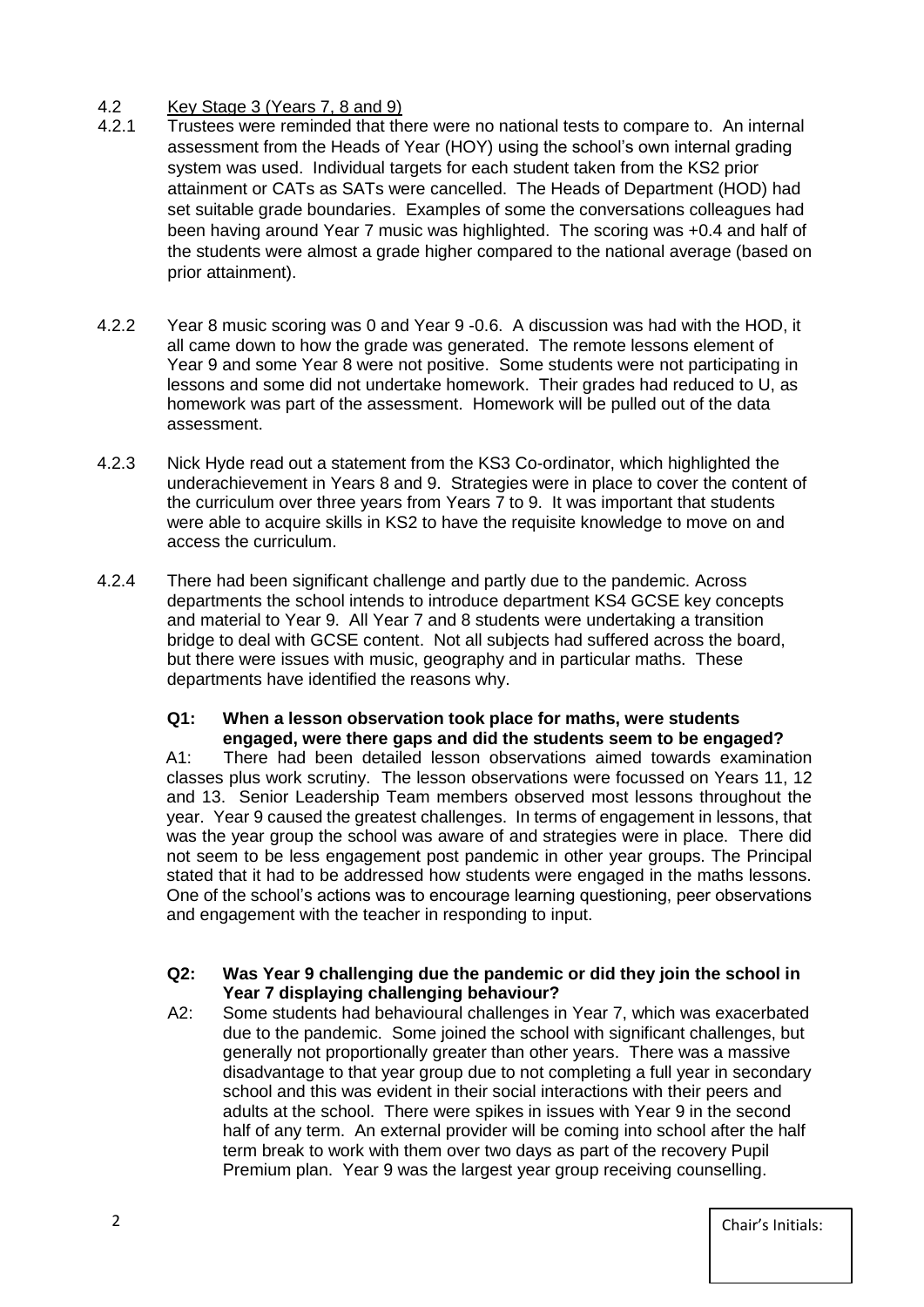- **Q3: Year 9 have been identified as a year requiring additional input whether due to the pandemic or other factors. How was the school thinking of managing this going forward until the end of Year 11 and beyond?**
- A3: It will improve, the students were not at the same maturity level in Year 9 as in Year 11. As stated, they were receiving the highest access to counselling and received support from the Behaviour Mentor. Year 9 also had the most students on report and issues with punctuality. There were a lot of internal systems and structures in place to support them.

#### 4.3 Key Stage 4

- 4.3.1 There had been some improvements. Due to the pandemic with all the CAGs and TAGs, there was a lot of quality assurance on data. Teachers checked the quality of the data before estimated grades were shared with the students and their families. Amendments were made if they were higher or lower than expected. With estimated grades, the school was conscious that departments had mock examinations that had taken place or are due to take place which will contribute to these grades.
- 4.3.2 All the HODs explained the rationale between the mock and estimated grades i.e. maths was almost a whole grade higher than the mocks. It was most helpful to give details on what tall subjects thought the final examination grade would be. Most of the students were studying 9 or 10 subjects.
- 4.3.3 In order to address areas of underachievement, there were three steps to the process. All classroom teachers were asked to engage with their data and look at the under achievers, combining with the knowledge of the students from the class and via homework. They put in their strategies for tackling underachievement with a maximum of three to four classes.
- 4.3.4 The strategies could look at where the students were seated, targeted questions, set amount of practice on a certain question, motivation, or ability to understand the question if it was a literacy issue. All interventions were written down and student and class teacher actions noted. Class teachers would send their notes to the HODs or Key Stage co-ordinators. The final part of the process would be administered by both Tom Capewell and Nick Hyde who would oversee the process via lesson observations, learning walks and judging the effectiveness of the strategies.
- 4.3.5 It was appreciated that some groups had smaller number of students, which would have greater impact on the numbers achieved. An example given was Spanish, which increased by two grades, as one of the students who was already a Spanish speaker could write the language accurately. As the cohort was 12, this increased the overall number. Music had gone down, as by doing the mock examination, it was realised in the autumn term that estimates were exaggerated as two students had significantly underachieved. Strategies were put in place to boost these students progress.
- 4.3.6 Trustees were reassured that for most students if they were significantly underachieving in one subject, it would not cause a drop in the Progress8 calculations, but it was reminded that most students were studying 9 to 10 subjects, so it should not affect the numbers. For those underachieving across 9 subjects, there was a back story that the school was aware of.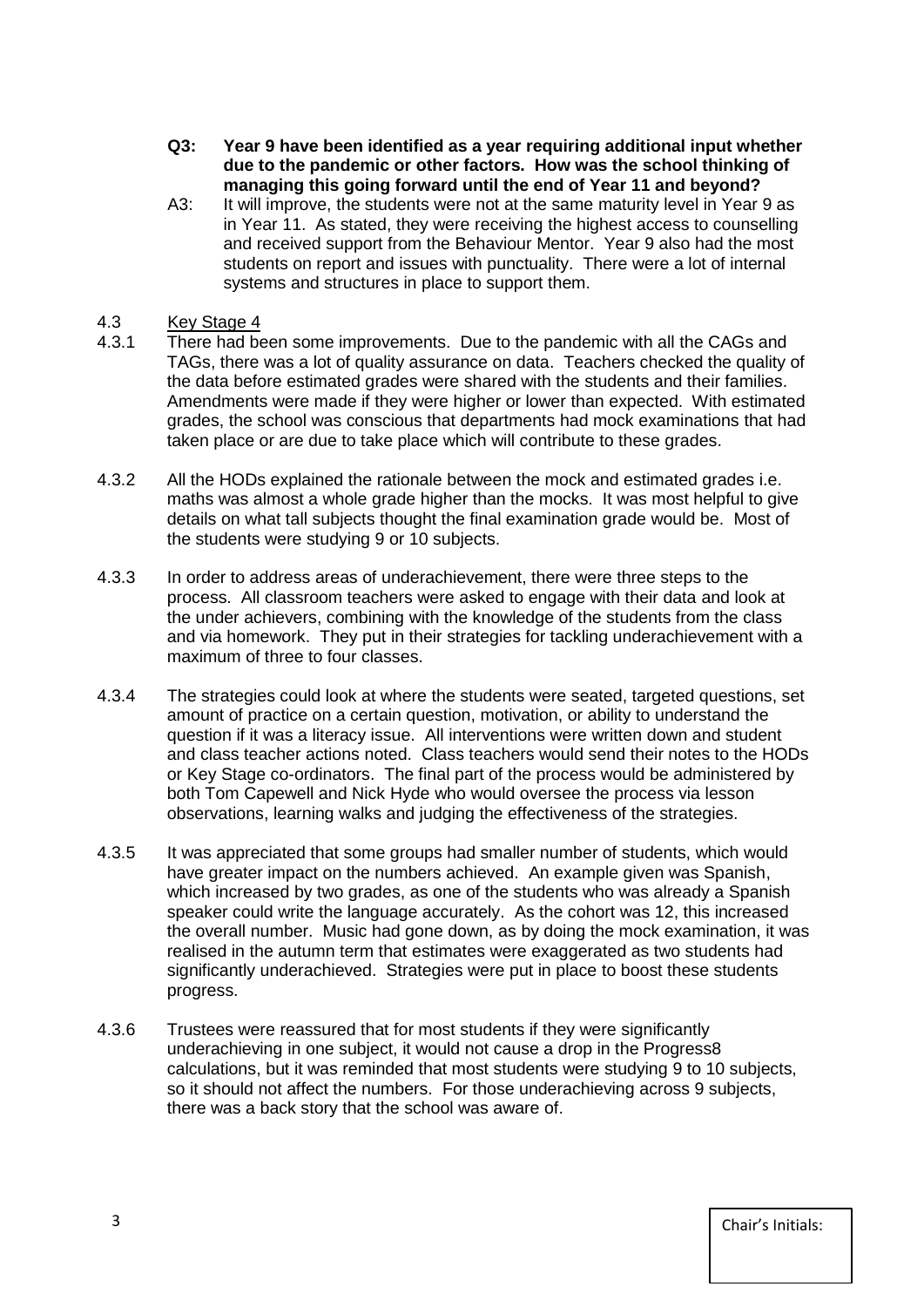# **5. CURRICULUM CHANGES**

- 5.1 Trustees were previously made aware of the BTEC changes. There were potential changes with the introduction of T levels, which the DfE kept pushing back. It had now been pushed back for a further year.
- 5.2 Attention was drawn to the document 'Educators: The Future of Level 3' produced by Pearson who also do BTEC. There was useful information on page 6 of the document on what was coming and going. The idea is that A levels are for an academic route and T levels for a technical route. There will also be alternatives to both levels that will still be valid and will continue to run. There were over 3000 vocational level 3 qualifications that needed to be streamlined. Undertaking successful courses will lead students through to university.
- 5.3 The first round of changes will not take place until 2026 as it will take at least four years to happen. It was noted that funding could be lost from 2024.
	- **Q: From what you are saying, there is not a need to worry about this yet and it will not have much impact on what the school was offering?**
	- A: The nature of T levels was generally so hard for sixth form to deliver and time was needed to prepare work placements, risk assessments etc. Trustees were asked to be aware of this in the background.
- 5.4 The curriculum structure 2022-2023 was shared with trustees a year ago. Areas of change were highlighted for September 2022:
	- Core Subject support to be offered replacing one option subject for students that are predicted (based on current year 9 tracking) to achieve grades 2 or 3 in English, maths and science in year 11. These students will finish with 8 GCSE's instead of the more common 9.
	- Language Spanish was growing in popularity and many students would have chosen this language if they were doing it from Year 7 as opposed from Year 9. A survey was carried out and a proportion of students who learnt Spanish and French whilst at primary school shared the same views. Spanish will be delivered from Year 7 as an alternative option to French. Three Spanish classes and six French classes can be timetabled.
	- For those group of students who were not the weakest academically but struggled to get grade 4 in core subjects and were on a bridging course in sixth form, they will have an extra year to resit English, maths and BTEC Business Studies to get number grade 4. Core subject support will be introduced in Year 12. Students will have additional lessons every fortnight.
	- 3D Design this was a new A level course that will run from September 2022. At least 50 students had expressed an interest. It was noted that the school had received approximately 300 sixth form applications.

#### **Q1: In terms of Year 9, how many students were being offered core subject support?**

A1: Current tracking data was looked at and work was carried out with relevant staff to rank assessment. The average assessment was taken from the bottom 50 students most suited for the course. There were approximately 12 students who would take additional core subject lessons.

# **Q2: How many of those selected students were Pupil Premium and SEND?**

A2: This would need to be looked at.

# **6. PUPIL PREMIUM – IMPACT ON SPENDING PLANS**

6.1 It was noted that the title of the item was slightly different to what was going to be presented at the meeting. Tom Capewell had met with Cally Halkes. A report was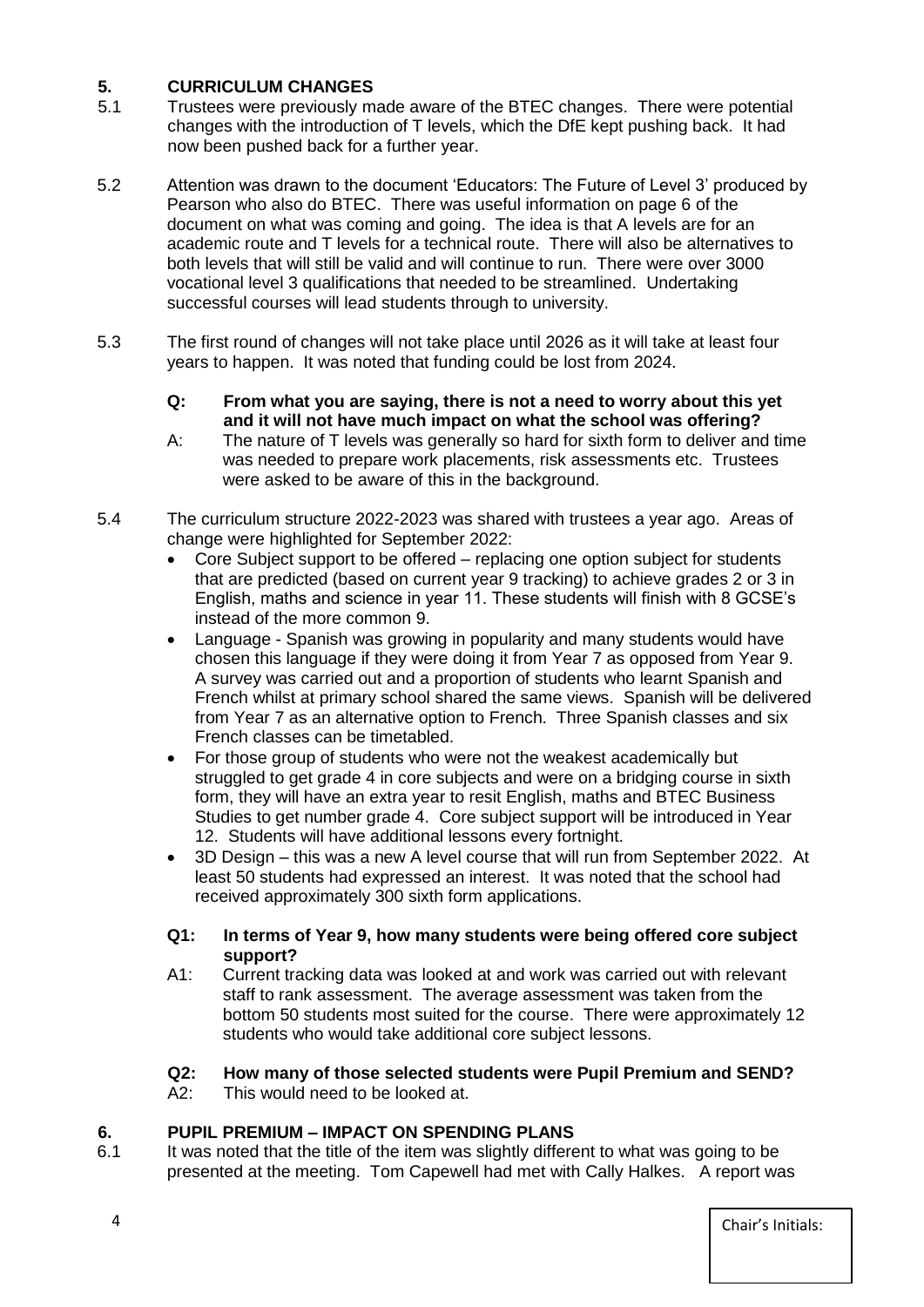produced on the success, impact and strategy used in 2021 instead of spending plans for Pupil Premium. Trustees were reminded that Pupil Premium spending had to be published on the school's website. Last year's national data had been skewed. Pupil Premium students still lagged significantly behind their non Pupil Premium peers.

- 6.2 There was a slightly more positive picture in Year 10 (current Year 11). The low attaining and mid prior attaining pupil premium students were making the same progress as their peers. The school will be focussing on the high prior attaining students.
- 6.3 Last year's KS3 cohort was slightly larger. It was pleasing to see that disadvantaged students were breaking even on progress. Pupil Premium students were hard to reach during the lockdown and were encouraged to come into school and attend the online lessons. Laptops were provided where needed. It was still hard to engage with some students and their families.
- 6.4 Attendance was lower than proceeding years and on return, specific students did not reengage as the school wanted them to. Students continued to be monitored and maximum attendance encouraged. The school was not able to say that all strategies worked, but they were taking a slightly different route this year.

#### **Q1: What intervention was in place for those upper attainers who were not making progress?**

A1: The school used Recovery Premium and top up Premium Funding to essentially target the Year 11 students. Students were given a free set of revision guides, prioritised for in class intervention and participated in an examination preparation focus group. The students were feeling the pressure to perform and those who felt anxiety to perform in examinations tended more often to come from disadvantaged backgrounds.

# **Q2: Had everyone been supplied with a laptop?**

A2: Most students, not all. During lockdown, students were supplied with a laptop if they had access to Wi-Fi and/or requested one. Disadvantaged students could still acquire a laptop upon request.

# **Q3: Of students who have left school, have they returned the laptops?**

A3: Cally Halkes would know the answer to that, but it was assumed that she would have chased this up with the students.

# **Q4: Any idea whether the students used the laptops?**

A4: The school would know if they were used the laptops via the registers and participation at remote learning. There was no way of measuring whether they used the laptops solely for school work. The school had to take on trust that they were using the laptops to enhance their school work.

#### **Q5: Was there any feedback from students confirming whether using the laptops helped?**

A5: This was something that the school would not be able to confirm. There was no case study to know if it had helped.

# **7. RECOVERY PREMIUM FUNDING AND SCHOOL LED TUTORING FUNDING**

7.1 Support for students was highlighted in previous items above e.g. revision guides and access to the examination preparation group for Year 11. There was input with Year 9 students to help develop ambition. Years 7 and 8 will be targeted via the Recovery Premium, something that had not been possible in the past. That was due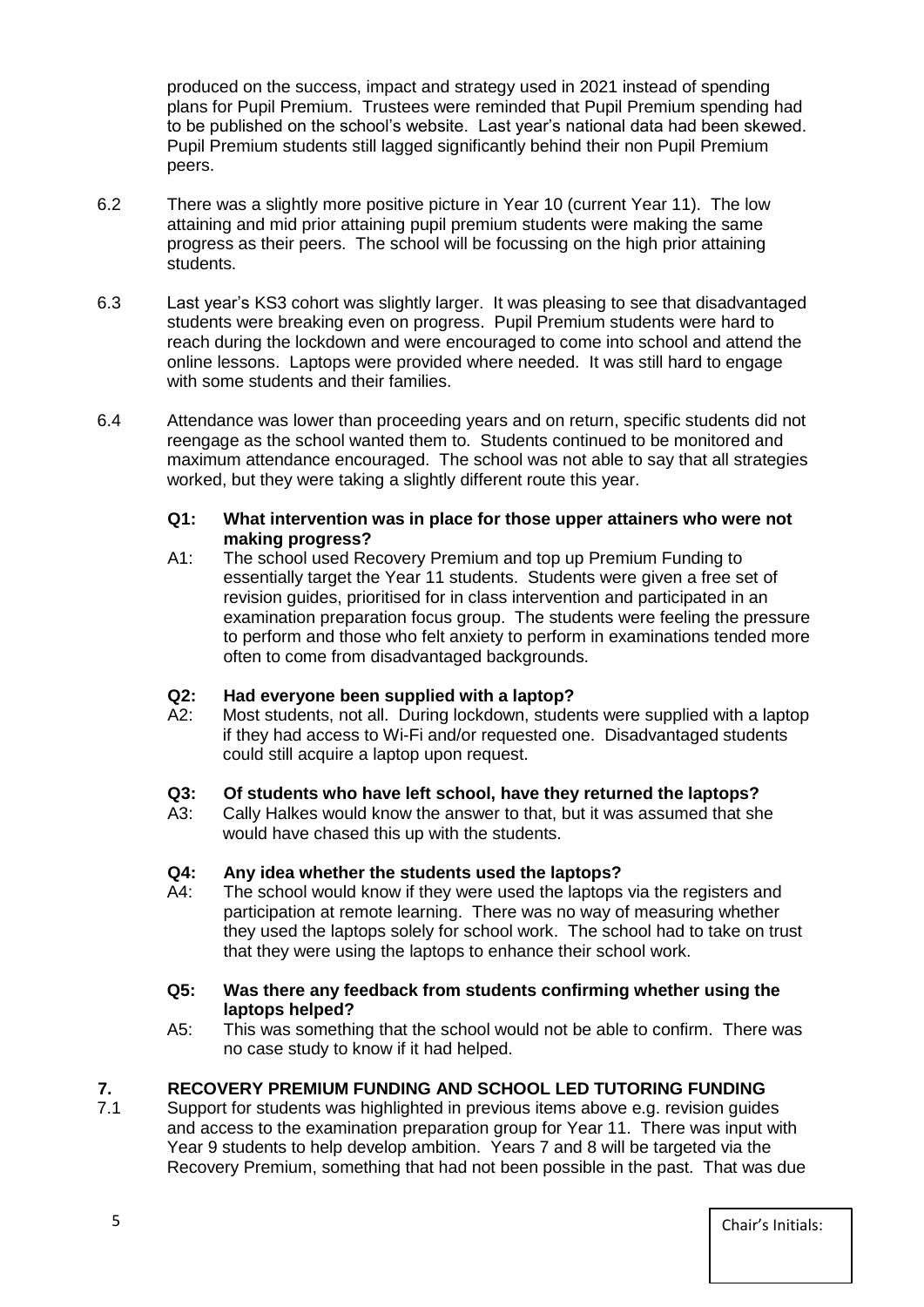mainly to a staff capacity issue, particularly during the pandemic and high levels of covid and subsequent staff absence. It would be easier to judge the impact via the Year 11 examination results and in Year 9, after a whole year of date and feedback

## **Q1: When will the impact of the funding be known, next year or six months?**

A1: Once the results were published in August 2022 for the examination year group. The school could question the strategies/impact from the use of the revision guides (cost approximately £4,000 for the year group) for the disadvantaged students. The impact for the Year 9 should be known before the end of the academic year.

#### **Q2: When the Year 11 students collect their examination results, could they return their revision guides so that they could be used for another year group?**

- A2: It was a good idea, though some might have been written in.
- 7.2 Re. the school led tutoring; Trustees noted that not much of this money had been spent. Some was already spent on providing the small group tuition for Year 11 students. It was very difficult to provide this support in school due to staff capacity. External providers could be used, but the school was very keen to use their own staff. Teachers would be offered payment to run the targeted groups of three to four students. Jacob Adeshina was aware that this funding could not be allocated elsewhere and would be clawed back if not spent.

# **Q1: Was there a deadline for spending the funds?**

A1: There was no deadline.

## **8. CURRICULUM PLANNING AND DEEP DIVE**

- 8.1 Trustees received background context to the agenda item. Attention was drawn to the 2019 DfE document 'Developing an inspection method to assess quality of education'. An Ofsted inspection team would come in and look at some subjects, interrogating depth in the classrooms. It was suggested that schools could use an external provider to carry out a deep dive.
- 8.2 Ofsted had stated that deep dives helped them to check the effectiveness of the quality of education. If schools wanted to drill down the quality of the curriculum themselves, there were probably better ways of doing this than undertaking internal deep dives.
- 8.3 The Principal met with all the HOYs to give a sense of overview direction. The best way of doing the deep dive was through lesson observations, work scrutiny and interaction.
- 8.4 In response to points previously raised by Trustees, the Principal suggested that subjects be split between them. Trustees were asked to let the Principal know what GCSE and EBacc subjects they would like to link with. Trustees at the meeting informed the Principal of their subjects. **ACTION: Trustees.**

#### **9. IDSR (INSPECTION DATA SUMMARY REPORT)**

9.1 Trustees noted that this time each year, the IDSR had to be looked at. The value added figure was the same as 2019 as there was no external data. It was noted that information from 2021 was not included due to the impact of the pandemic. The school's performance would vary from year to year due to the uneven impact of the pandemic on pupils and the school's 2019 data may no longer reflect the school's current performance. The ISDR displayed both 2019 and 2021 census data to allow